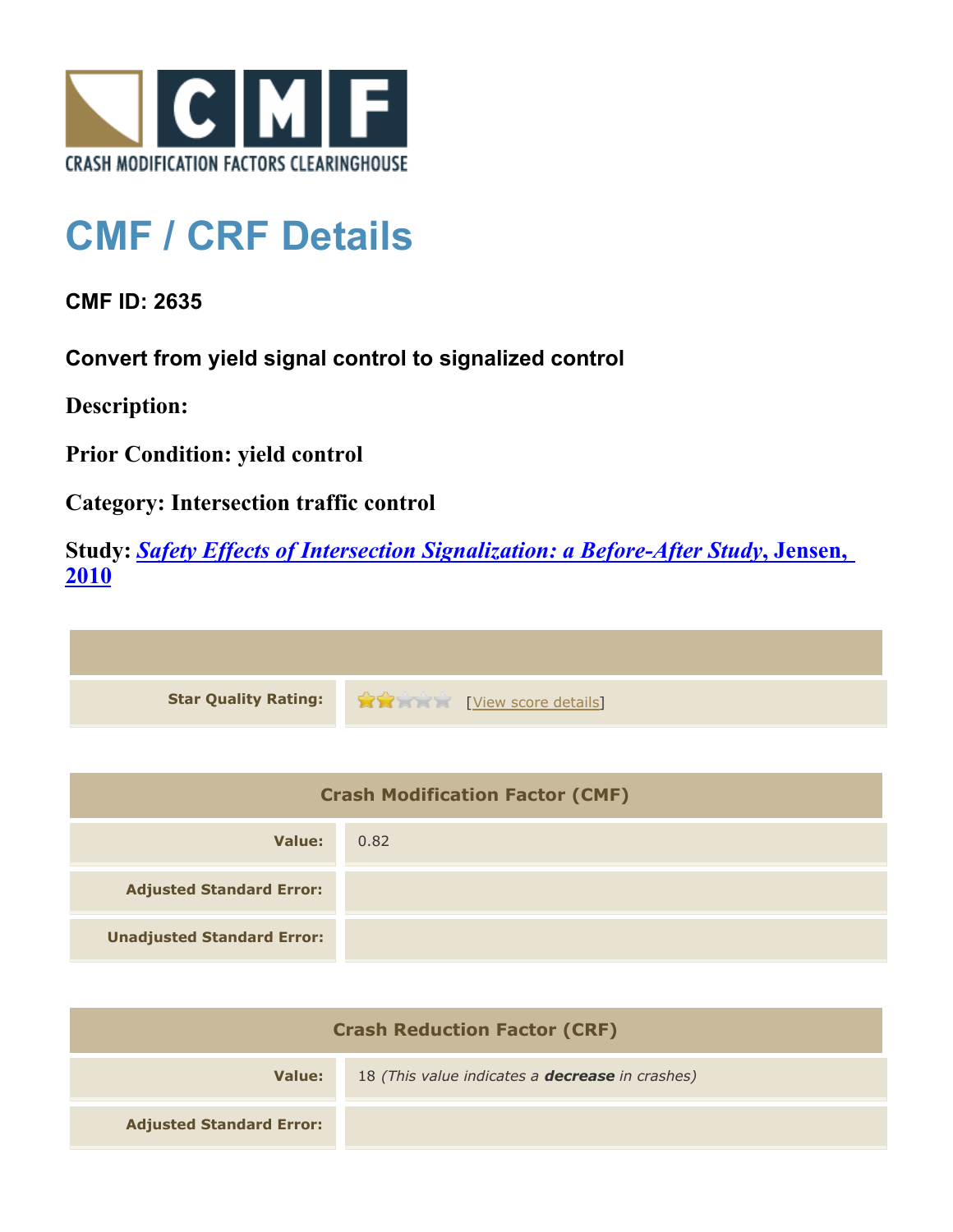| <b>Applicability</b>       |                   |
|----------------------------|-------------------|
| <b>Crash Type:</b>         | Head on, Rear end |
| <b>Crash Severity:</b>     | All               |
| <b>Roadway Types:</b>      | Not Specified     |
| <b>Number of Lanes:</b>    |                   |
| <b>Road Division Type:</b> |                   |
| <b>Speed Limit:</b>        |                   |
| <b>Area Type:</b>          | Urban             |
| <b>Traffic Volume:</b>     |                   |
| <b>Time of Day:</b>        | All               |

## *If countermeasure is intersection-based*

| <b>Intersection Type:</b>         | Roadway/roadway (not interchange related) |
|-----------------------------------|-------------------------------------------|
| <b>Intersection Geometry:</b>     | 3-leg, 4-leg, More than 4 legs            |
| <b>Traffic Control:</b>           | Signalized                                |
| <b>Major Road Traffic Volume:</b> |                                           |
| <b>Minor Road Traffic Volume:</b> |                                           |

| <b>Development Details</b>      |              |
|---------------------------------|--------------|
| <b>Date Range of Data Used:</b> | 1976 to 2004 |
| <b>Municipality:</b>            | Copenhagen   |
| State:                          |              |